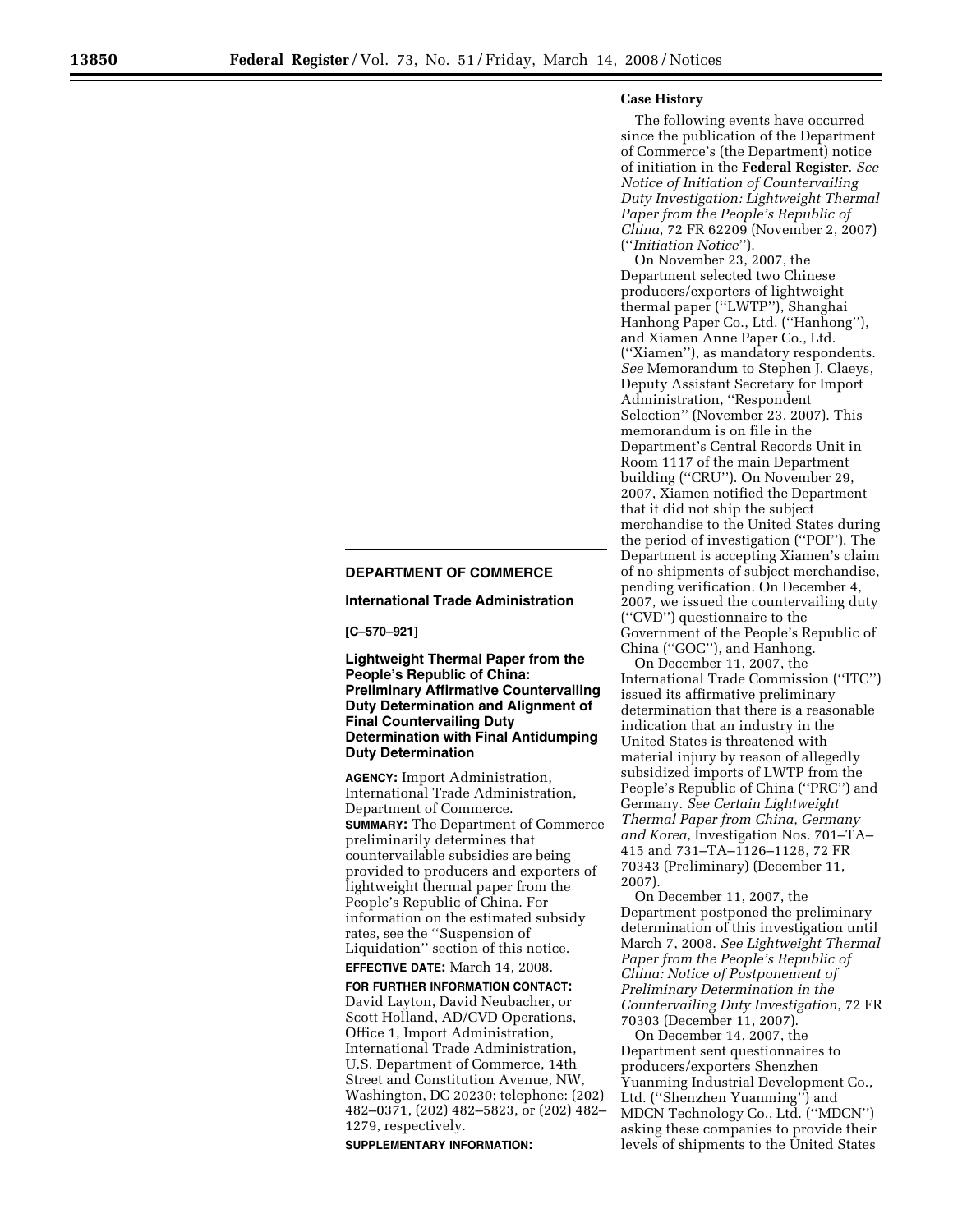during the POI. On December 26, 2007, we received a response from Shenzhen Yuanming to this questionnaire. MDCN did not respond to the Department's request for shipment information. For a detailed discussion on MDCN, please see the ''Use of Facts Otherwise Available'' section below.

On January 7, 2008, the Department issued its memorandum selecting two additional mandatory respondents: Shenzhen Yuanming and Guangdong Guanhao High–Tech Co., Ltd. (''GG''). *See* Memorandum to Stephen J. Claeys, Deputy Assistant Secretary for Import Administration, ''Respondent Selection: Shenzhen Yuanming Industrial Co., Ltd. and Guangdong Guanhao High–Tech Co., Ltd.'' (January 7, 2008). This memorandum is on file in the Department's CRU. On January 4, 2008, we issued the CVD questionnaire to Shenzhen Yuanming and GG. We did not receive a response from Shenzhen Yuanming. For a detailed discussion on Shenzhen Yuanming, please see the ''Use of Facts Otherwise Available'' section below.

On January 24, 2008, Appleton Papers, Inc. (the ''petitioner'') requested that the Department extend the deadline for the submission of new subsidy allegations beyond January 27, 2008, the deadline established by the Department's regulations. *See* 19 CFR 351.301(d)(4)(i)(A). The Department granted an extension of the deadline to February 14, 2008.

We received new subsidy allegations from the petitioner on February 8, 2008, and February 14, 2008. On March 7, 2008, the Department determined to investigate aspects of the newly alleged subsidies relating to the provision of land, electricity, and chemicals at less than adequate remuneration, Special Fund for Technology Innovation Projects in Guangdong Province, Zhanjiang Municipality Grants to Famous Brand/Famous Trademark Enterprises, Government Interest Discounts, ''Enterprise Innovation Funds'' Grants, Grants from the Zhanjiang Economic and Technology Development Zone for High and New Technology Enterprises, Funding for Construction of Enterprise Technology R&D Centers from the Guangdong Government, Grants under the Three Science and Technology Expenditure Fund, and Prohibited Export Subsidies for Enterprises Registered in Shenzhen Municipality programs. *See*  Memorandum to Susan Kuhbach, Director, AD/CVD Operations, Office 1, ''New Subsidy Allegations'' (March 7, 2008). Questions regarding these newly alleged subsidies will be sent to the

GOC and the respondent companies after the preliminary results are issued.

We received responses to our CVD questionnaires from the responding companies and the GOC on January 17, 2008, January 31, 2008, and February 19, 2008. The petitioner filed comments on these responses as follows for Hanhong on January 24, 2008, and for the GOC on February 8, 2008.

We issued supplemental questionnaires to: Hanhong on January 30, 2008; the GOC on February 14, 2008; and GG on February 27, 2008. We received responses to these supplemental questionnaires from Hanhong on February 6, 2008; the GOC on February 21, 2008; and GG on February 29, 2008. The petitioner filed comments on Hanhong's supplemental response on February 14, 2008.

On February 27, 2008, the petitioner submitted comments for consideration in the preliminary determination. On February 28, 2008, the petitioner submitted comments on the appropriate attribution methodology for subsidies received by cross–owned input suppliers.

On March 3, 2008, petitioner requested that the final determination of this countervailing duty investigation be aligned with the final determination in the companion antidumping duty investigation in accordance with section 705(a)(1) of the Tariff Act of 1930, as amended (the Act). We address this request below.

#### **Scope of the Investigation**

The merchandise subject to this investigation includes certain lightweight thermal paper, which is thermal paper with a basis weight of 70 grams per square meter (" $g/m^2$ ") (with a tolerance of  $\pm$  4.0 g/m<sup>2</sup>) or less; irrespective of dimensions;1 with or without a base coat<sup>2</sup> on one or both sides; with thermal active coating $(s)$ <sup>3</sup> on one or both sides that is a mixture of the dye and the developer that react and form an image when heat is applied; with or without a top coat;<sup>4</sup> and without

3A thermal active coating is typically made of sensitizer, dye, and co-reactant.

4A top coat, when applied, is typically made of polyvinyl acetone, polyvinyl alcohol, and/or like materials and is intended to provide environmental protection, an improved surface for press printing, and/or wear protection for the thermal print head.

an adhesive backing. Certain lightweight thermal paper is typically (but not exclusively) used in point–of-sale applications such as ATM receipts, credit card receipts, gas pump receipts, and retail store receipts. The merchandise subject to these investigations may be classified in the Harmonized Tariff Schedule of the United States (''HTSUS'') under subheadings 4811.90.8040 and 4811.90.9090.5 Although HTSUS subheadings are provided for convenience and customs purposes, the written description of the scope of this investigation is dispositive.

#### **Scope Comments**

In accordance with the preamble to the Department's regulations, we set aside a period of time in our *Initiation Notice* for parties to raise issues regarding product coverage, and encouraged all parties to submit comments within 20 calendar days of publication of that notice. *See Antidumping Duties; Countervailing Duties*, 62 FR 27296, 27323, (May 19, 1997) and *Initiation Notice*, 72 FR at 62210.

On November 20, 2007, the petitioner submitted timely comments concerning the scope of the LWTP antidumping and countervailing duty investigations. On December 18, 2007, the Department issued a scope modification proposal to interested parties.6 The Department received no responses from interested parties to the scope modification proposal. The Department is currently evaluating the comments submitted by the petitioner and will issue its decision regarding the scope of the investigation prior to the preliminary determinations in the companion anti–dumping investigations due on May 6, 2008.

### **Alignment of Final Countervailing Duty Determination with Final Antidumping Duty Determination**

On November 2, 2007, the Department initiated the countervailing duty and

6*See* Letter from the Department of Commerce, ''Scope Modification Proposal'' to Interested Parties (December 18, 2007). This letter is on the public record of each of the LWTP antidumping and countervailing duty investigations in the Department's CRU.

<sup>1</sup>LWTP is typically produced in jumbo rolls that are slit to the specifications of the converting equipment and then converted into finished slit rolls. Both jumbo rolls and converted rolls (as well as LWTP in any other forms, presentations, or dimensions) are covered by the scope of these investigations.

<sup>2</sup>A base coat, when applied, is typically made of clay and/or latex and like materials and is intended to cover the rough surface of the paper substrate and to provide insulating value.

<sup>5</sup>HTSUS subheading 4811.90.8000 was a classification used for LWTP until January 1, 2007. Effective that date, subheading 4811.90.8000 was replaced with 4811.90.8020 (for gift wrap, a nonsubject product) and 4811.90.8040 (for ''other,'' including LWTP). HTSUS subheading 4811.90.9000 was a classification for LWTP until July 1, 2005. Effective that date, subheading 4811.90.9000 was replaced with 4811.90.9010 (for tissue paper, a nonsubject product) and 4811.90.9090 (for ''other,'' including LWTP). Petitioner indicated that, from time to time, LWTP also may have been entered under HTSUS subheading 3703.90, HTSUS heading 4805, and perhaps other subheadings of the HTSUS.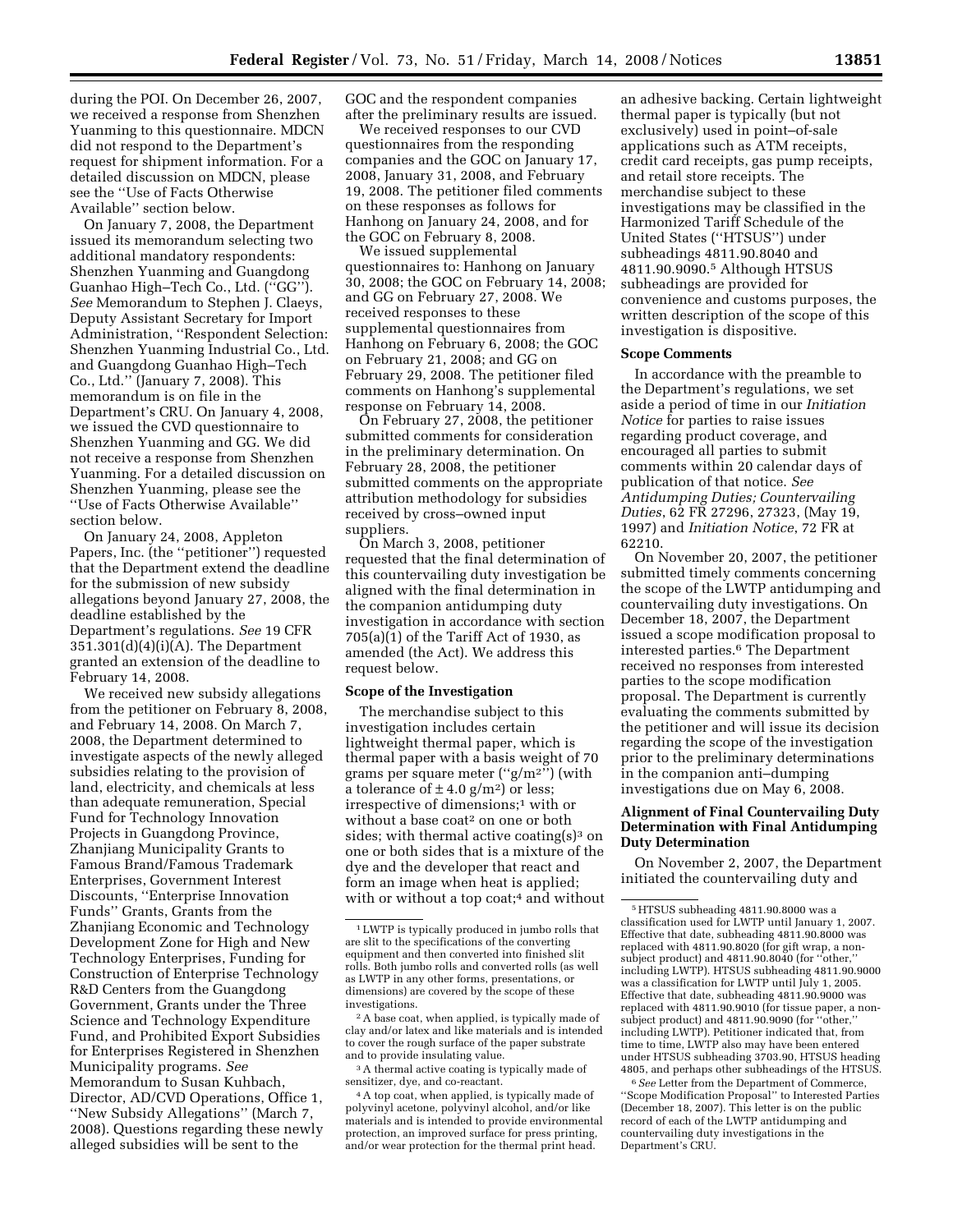antidumping duty investigations on LWTP from the PRC. *See Initiation Notice* and *Notice of Initiation of Antidumping Duty Investigations: Lightweight Thermal Paper from Germany, the Republic of Korea, and the People's Republic of China*, 72 FR 62430 (November 5, 2007). The countervailing duty investigation and the antidumping duty investigation have the same scope with regard to the merchandise covered.

On March 3, 2008, petitioner submitted a letter, in accordance with section 705(a)(1) of the Act, requesting alignment of the final countervailing duty determination with the final determination in the companion antidumping duty investigation of LWTP from the PRC. Therefore, in accordance with section 705(a)(1) of the Act, and 19 CFR 351.210(b)(4), we are aligning the final countervailing duty determination with the final determination in the companion antidumping duty investigation of LWTP from the PRC. Consequently, the final countervailing duty determination will be issued on the same date as the final antidumping duty determination, which is currently scheduled to be issued on or about July 21, 2008.

#### **Period of Investigation**

The period for which we are measuring subsidies, or the POI, is calendar year 2006.

#### **Application of the Countervailing Duty Law to Imports from the PRC**

In *CFS*,7 the Department found that, ''. . . given the substantial differences between the Soviet–style economies and the PRC's economy in recent years, the Department's previous decision not to apply the CVD law to these Soviet–style economies does not act as a bar to proceeding with a CVD investigation involving products from China.'' *See CFS*, and accompanying Issues and Decision Memorandum at Comment 6; *see also* Memorandum to David M. Spooner, ''Countervailing Duty Investigation of Coated Free Sheet Paper from the People's Republic of China - Whether the Analytical Elements of the Georgetown Steel Opinion are Applicable to China's Present–Day Economy,'' (March 29, 2007) at 2 (''Georgetown Steel Memo'').

More recently, the Department preliminarily determined that it is appropriate and administratively desirable to identify a uniform date from which the Department will identify and

measure subsidies in the PRC for purposes of the CVD law. *See Circular Welded Carbon Quality Steel Pipe from the People's Republic of China: Preliminary Affirmative Countervailing Duty Determination; Preliminary Affirmative Determination of Critical Circumstances; and Alignment of Final Countervailing Duty Determination with Final Antidumping Duty Determination*, 72 FR 63875 (November 13, 2007) (''*CWP from the PRC*''). In *CWP from the PRC*, we preliminarily determined that date to be December 11, 2001, the date on which the PRC became a member of the WTO. Therefore, for the reasons outlined in *CWP from the PRC*, we have limited our analysis to subsidies bestowed after December 11, 2001, for this preliminary determination.

## **Use of Facts Otherwise Available**

Sections 776(a)(1) and (2) of the Act provide that the Department shall apply ''facts otherwise available'' if, *inter alia*, necessary information is not on the record or an interested party or any other person: (A) withholds information that has been requested; (B) fails to provide information within the deadlines established, or in the form and manner requested by the Department, subject to subsections (c)(1) and (e) of section 782 of the Act; (C) significantly impedes a proceeding; or (D) provides information that cannot be verified as provided by section 782(i) of the Act.

Where the Department determines that a response to a request for information does not comply with the request, section 782(d) of the Act provides that the Department will so inform the party submitting the response and will, to the extent practicable, provide that party the opportunity to remedy or explain the deficiency. If the party fails to remedy the deficiency within the applicable time limits and subject to section 782(e) of the Act, the Department may disregard all or part of the original and subsequent responses, as appropriate. Section 782(e) of the Act provides that the Department ''shall not decline to consider information that is submitted by an interested party and is necessary to the determination but does not meet all applicable requirements established by the administering authority'' if the information is timely, can be verified, is not so incomplete that it cannot be used, and if the interested party acted to the best of its ability in providing the information. Where all of these conditions are met, the statute requires the Department to use the information if it can do so without undue difficulties.

In this case, MDCN and Shenzhen Yuanming did not provide information we requested that is necessary to determine a countervailing duty rate for this preliminary determination. Specifically, MDCN did not respond to the Department's December 14, 2007, request for shipment data, and Shenzhen Yuanming did not respond to the Department's January 4, 2008, CVD questionnaire. Thus, in reaching our preliminary determination, pursuant to section  $776(a)(2)(A)$ , and (C) of the Act, we have based the countervailing duty rate on facts otherwise available for MDCN and Shenzhen Yuanming.

#### **Use of Adverse Inferences**

Section 776(b) of the Act further provides that the Department may use an adverse inference in applying the facts otherwise available when a party has failed to cooperate by not acting to the best of its ability to comply with a request for information. Section 776(b) of the Act also authorizes the Department to use as adverse facts available (''AFA'') information derived from the petition, the final determination, a previous administrative review, or other information placed on the record.

Section 776(c) of the Act provides that, when the Department relies on secondary information rather than on information obtained in the course of an investigation or review, it shall, to the extent practicable, corroborate that information from independent sources that are reasonably at its disposal. Secondary information is defined as ''{i}nformation derived from the petition that gave rise to the investigation or review, the final determination concerning the subject merchandise, or any previous review under section 751 concerning the subject merchandise.'' *See Statement of Administrative Action* (SAA) accompanying the Uruguay Round Agreements Act, H. Doc. No. 316, 103d Cong., 2d Session (1994) at 870. Corroborate means that the Department will satisfy itself that the secondary information to be used has probative value. *See* SAA at 870. To corroborate secondary information, the Department will, to the extent practicable, examine the reliability and relevance of the information to be used. The SAA emphasizes, however, that the Department need not prove that the selected facts available are the best alternative information. *See* SAA at 869.

In selecting from among the facts available, the Department has determined that an adverse inference is warranted, pursuant to section 776(b) of the Act because, by failing to submit

<sup>7</sup>*See Coated Free Sheet Paper from the People's Republic of China: Final Determination of Countervailing Duty Investigation*, 72 FR 60645, 60646 (October 25, 2007) (''*CFS*'').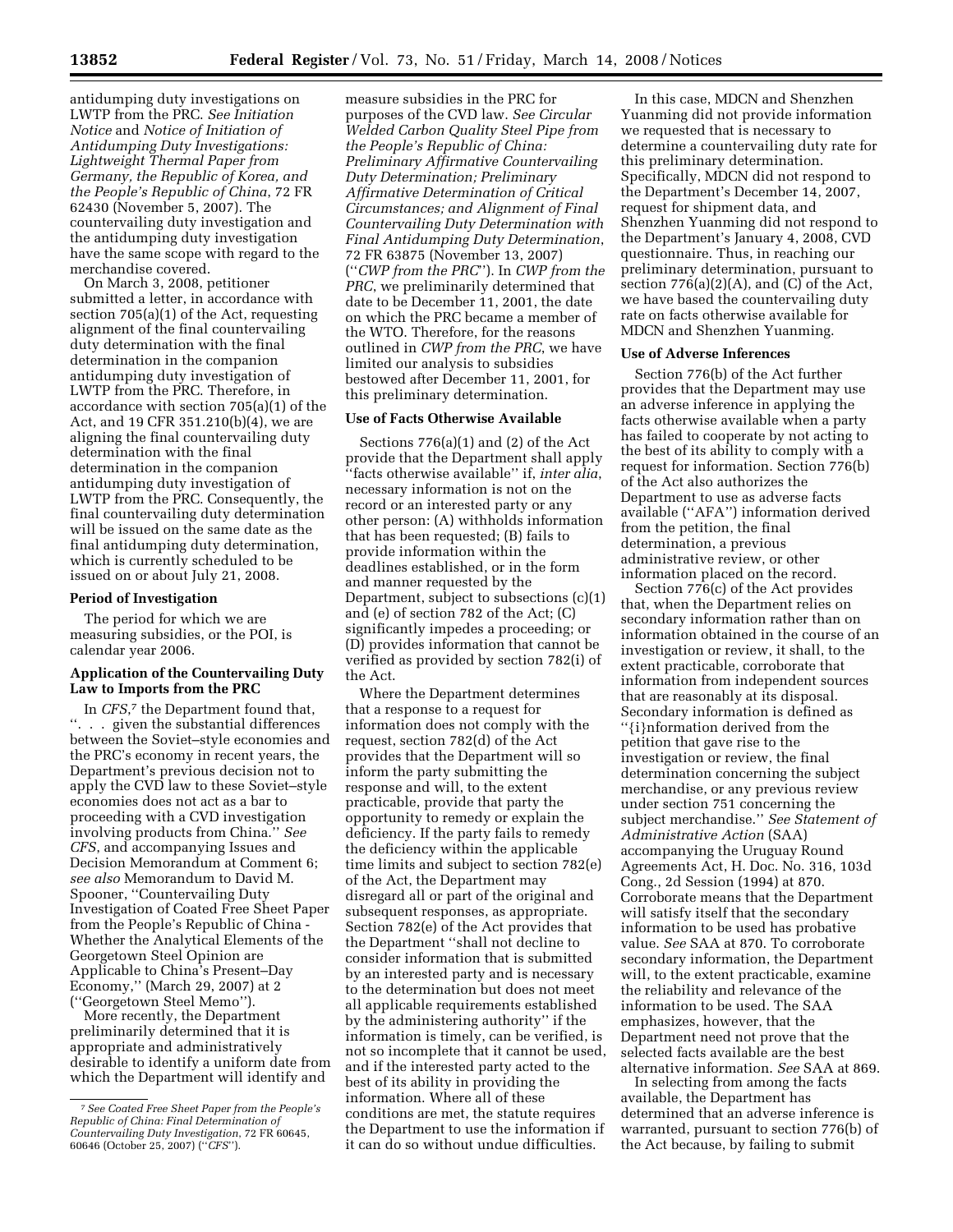responses to the Department's requests for information, MDCN and Shenzhen Yuanming did not cooperate to the best of their ability in this investigation. Therefore, our preliminary determinations for these companies are based on AFA.

### **Selection of the Adverse Facts Available Rate**

In deciding which facts to use as AFA, section 776(b) of the Act and 19 CFR  $351.308(c)(1)$  authorize the Department to rely on information derived from (1) the petition, (2) a final determination in the investigation, (3) any previous review or determination, or (4) any information placed on the record. It is the Department's practice to select, as AFA, the highest calculated final net subsidy rate for the same type of program at issue. Where such information is not available, it is the Department's practice to apply the highest subsidy rate for any program otherwise listed. *See CFS* and accompanying Issues and Decision Memorandum at Comment 24.

The Department's practice when selecting an adverse rate from among the possible sources of information is to ensure that the rate is sufficiently adverse ''as to effectuate the purpose of the facts available role to induce respondents to provide the Department with complete and accurate information in a timely manner.'' *See Notice of Final Determination of Sales at Less than Fair Value: Static Random Access Memory Semiconductors From Taiwan*; 63 FR 8909, 8932 (February 23, 1998). The Department's practice also ensures ''that the party does not obtain a more favorable result by failing to cooperate than if it had cooperated fully.'' *See*  SAA at 870. In choosing the appropriate balance between providing a respondent with an incentive to respond accurately and imposing a rate that is reasonably related to the respondent's prior commercial activity, selecting the highest prior rate ''reflects a common sense inference that the highest prior margin is the most probative evidence of current margins, because, if it were not so, the importer, knowing of the rule, would have produced current information showing the margin to be less.'' *See Rhone Poulenc, Inc. v. United States*, 899 F. 2d 1185, 1190 (Fed. Cir. 1990).

Because MDCN and Shenzhen Yuanming failed to act to the best of their ability, as discussed above, for each program examined, we made the adverse inference that both companies benefitted from the program unless the record evidence made it clear that neither could have benefitted from that

program because, for example, we have preliminarily found the program to be not countervailable. *See*, *e.g.*, *Certain Cold–Rolled Carbon Steel Flat Products From Korea; Final Affirmative CVD Determination*, 67 FR 62102 (October 3, 2002) and accompanying Issues and Decision Memorandum at ''Methodology and Background Information.'' To calculate the program rates, we have generally relied upon the highest program rate calculated for any responding company in this investigation as adverse facts available. *See Certain In–shell Roasted Pistachios from the Islamic Republic of Iran: Final Results of Countervailing Duty Administrative Review*, 71 FR 66165 (November 13, 2006) and accompanying Issues and Decision Memorandum at ''Analysis of Programs.''

As discussed in further detail below, for the policy lending program, we have used the applied rate of 4.16 percent *ad valorem*. For value added tax (''VAT'') programs, we have used GG's rate for the VAT and tariff exemptions on imported equipment program of 0.57 percent *ad valorem*. For grant programs, we have used GG's rate of 0.08 percent *ad valorem*. For income tax deduction or credit programs, we are applying the highest subsidy rate for any program otherwise listed, which in this instance is 4.16 percent *ad valorem*.

Finally, to calculate the program rate for the eight alleged income tax programs pertaining to either the reduction of the income tax or the payment of no tax, we have applied an adverse inference that MDCN and Shenzhen Yuanming paid no income tax during the POI (*i.e.*, calendar year 2006). The standard income tax rate for corporations in China is 30 percent, plus a 3 percent provincial income tax rate. Therefore, the highest possible benefit for these eight income tax programs is 33 percent. We are applying the 33 percent AFA rate on a combined basis (*i.e.*, the eight programs combined provided a 33 percent benefit). This 33 percent AFA rate does not apply to tax credit and refund programs.

On this basis, the AFA countervailable subsidy rate determined for MDCN and Shenzhen Yuanming is 59.50 percent ad valorem. *See*  Memorandum to the File regarding ''Adverse Facts Available Rate for Shenzhen Yuanming Industrial Development Co., Ltd. and MDCN Technology Co., Ltd.'' (March 7, 2008). A copy of this memorandum is on file in the CRU. We do not need to corroborate the calculated subsidy rates we are using as AFA because they are not considered secondary information as they are based on information

obtained in the course of this investigation. *See* section 776(c) of the Act; *see also* the SAA at 870.

#### **Subsidies Valuation Information**

## *Allocation Period*

The average useful life (''AUL'') period in this proceeding as described in 19 CFR 351.524(d)(2) is 13 years according to the U.S. Internal Revenue Service's 1977 Class Life Asset Depreciation Range System for assets used to manufacture the subject merchandise. No party in this proceeding has disputed this allocation period.

#### *Attribution of Subsidies*

The Department's regulations at 19 CFR  $351.525(b)(6)(i)$  state that the Department will normally attribute a subsidy to the products produced by the corporation that received the subsidy. However, 19 CFR 351.525(b)(6)(ii) directs that the Department will attribute subsidies received by certain other companies to the combined sales of those companies if (1) cross– ownership exists between the companies, and (2) the cross–owned companies produce the subject merchandise, are a holding or parent company of the subject company, produce an input that is primarily dedicated to the production of the downstream product, or transfer a subsidy to a cross–owned company. The Court of International Trade (''CIT'') has upheld the Department's authority to attribute subsidies based on whether a company could use or direct the subsidy benefits of another company in essentially the same way it could use its own subsidy benefits. *See Fabrique de Fer de Charleroi v. United States*, 166 F. Supp. 2d. 593, 604 (CIT 2001).

According to 19 CFR 351.525(b)(6)(vi), cross–ownership exists between two or more corporations where one corporation can use or direct the individual assets of the other corporation(s) in essentially the same ways it can use its own assets. This regulation states that this standard will normally be met where there is a majority voting interest between two corporations or through common ownership of two (or more) corporations.

*Hanhong*: Hanhong responded to the Department's questionnaire on behalf of itself and two affiliates. The affiliates provide Hanhong with raw material (jumbo rolls of LWTP) for processing under a tolling arrangement, while maintaining title to the merchandise throughout the production process. These companies are located outside of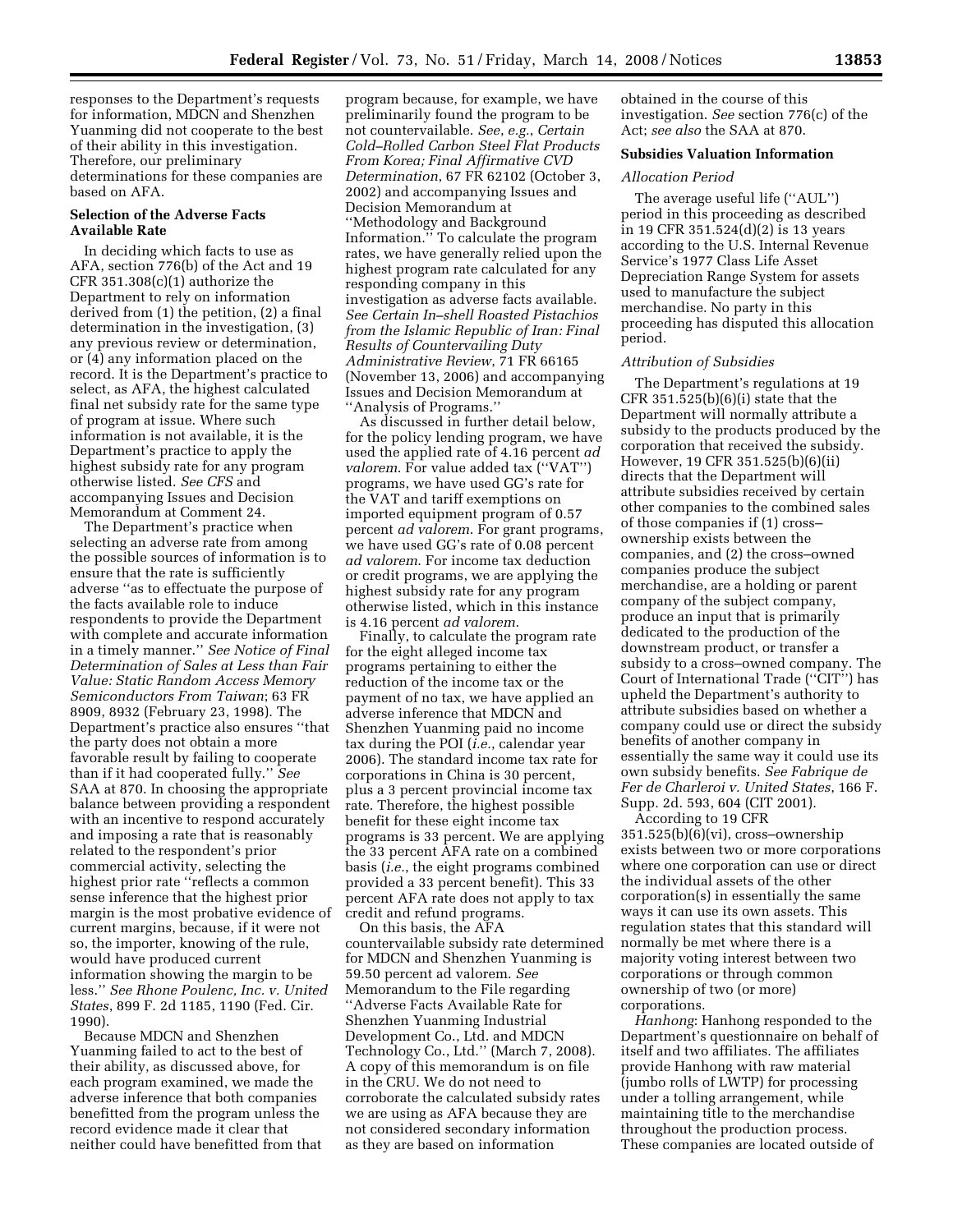the PRC and are not included in our analysis.

In its questionnaire responses, Hanhong acknowledged that it has several affiliated companies inside the PRC. However, Hanhong reported that these affiliates do not produce the subject merchandise and do not provide inputs to Hanhong. Therefore, because these companies do not produce subject merchandise or otherwise fall within the situations described in 19 CFR  $351.525(b)(6)(iii)-(v)$ , we do not reach the issue of whether these companies and Hanhong are cross–owned within the meaning of 19 CFR 351.525(b)(6)(iii)-(vi), and we are not attributing any subsidies received by these companies to Hanhong. Consequently, we are limiting our investigation to subsidies received by Hanhong.

*GG*: GG responded to the Department's questionnaire on behalf of itself and its affiliate Zhanjiang Guanlong Paper Industrial Co., Ltd. (''Guanlong''). GG reported that Guanlong does not produce subject merchandise, but it supplies GG with base paper inputs for the subject merchandise. Based on information currently on the record supplied by GG, we preliminarily determine that cross– ownership exists within the meaning of 19 CFR 351.525(b)(6)(vi) and that Guanlong supplies an input to GG that is primarily dedicated to the production of the downstream product within the meaning of 19 CFR 351.525(b)(6)iv). Therefore, pursuant to 19 CFR 351.525(b)(6)(iv), we are attributing the subsidies received by Guanlong to the combined sales of GG and Guanlong, excluding the sales between the two companies.

In its questionnaire responses, GG also acknowledged that it has several other affiliated companies in addition to Guanlong. However, GG reported that these affiliates do not produce the subject merchandise and do not provide inputs to GG. Therefore, because these companies do not produce subject merchandise or otherwise fall within the situations described in 19 CFR 351.525(b)(6)(iii)-(v), we do not reach the issue of whether these companies and GG are cross–owned within the meaning of 19 CFR 351.525(b)(6)(iii)- (vi), and we are not attributing any subsidies received by these companies to GG. Consequently, we are limiting our investigation to subsidies received by GG and Guanlong.

#### *Denominator*

When selecting an appropriate denominator for use in calculating the *ad valorem* subsidy rate, the Department

considers the basis for respondents' receipt of benefits under each program at issue. *See* 19CFR 351.525(b). As discussed in the ''Attribution of Subsidies'' section above, GG is cross– owned with Guanlong, a supplier of base paper, an input primarily dedicated to production of the downstream product. Guanlong did not export subject merchandise to the United States, but reported receiving certain benefits that were tied to export performance. For reasons discussed in the Calculation Memorandum for Guangdong Guanhao High–Tech Co., Ltd. (March 7, 2008) (''GG Calculation Memorandum''), we preliminarily determine these benefits do not provide a countervailable subsidy to the subject merchandise. Accordingly, for all benefits received by Guanlong that we find to be countervailable subsidies, we are using total sales of all products by GG and Guanlong (less any internal sales between GG and Guanlong) as the denominator in our calculations. *See* 19 CFR 351.525(b)(6)(iv).

#### **Benchmarks and Discount Rates**

## *Benchmarks for Short–Term RMB Denominated Loans*

The Department is investigating loans received by respondents from policy banks and state–owned commercial banks (''SOCBs''), which are alleged to have been granted on a preferential, non–commercial basis. Section 771(5)(E)(ii) of the Act explains that the benefit for loans is the ''difference between the amount the recipient of the loan pays on the loan and the amount the recipient would pay on a comparable commercial loan that the recipient could actually obtain on the market.'' Normally, the Department uses comparable commercial loans reported by the company for benchmarking purposes. *See* 19 CFR 351.505(a)(2)(i). However, the Department does not treat loans from government banks as commercial if they were provided pursuant to a government program. *See*  19 CFR 351.505(a)(2)(ii). Because the loans provided to the respondents by SOCBs were made under the Government Policy Lending program, as explained below, these loans are the very loans for which we require a suitable benchmark. Additionally, if respondents received any loans from private Chinese or foreign–owned banks, these would be unsuitable for use as benchmarks because, as explained in detail in *CFS*, the GOC's intervention in the banking sector creates significant distortions, restricting and influencing even foreign banks within the PRC. *See CFS*, at Comments 8 and 10.

If the firm did not have any comparable commercial loans during the period, the Department's regulations provide that we ''may use a national interest rate for comparable commercial loans.'' *See* 19 CFR 351.505(a)(3)(ii). However, the Chinese national interest rates are not reliable as benchmarks for these loans because of the pervasiveness of the GOC's intervention in the banking sector. Loans provided by Chinese banks reflect significant government intervention and do not reflect the rates that would be found in a functioning market. *See CFS* at Comment 10.

The statute directs that the benefit is normally measured by comparison to a ''loan that the recipient could actually obtain on the market.'' *See* section  $771(5)$ (E)(ii) of the Act. Thus, the benchmark should be a market–based rate; however, there is not a functioning market for loans within the PRC. Therefore, because of the special difficulties inherent in using a Chinese benchmark for loans, the Department is selecting a market–based benchmark interest rate based on the inflation– adjusted interest rates of countries with similar per capita gross income (GNI) to the PRC, using the same regression– based methodology that we employed in *CFS*. *See CFS*, at Comment 10.

The use of an external benchmark is consistent with the Department's practice. For example, in *Softwood Lumber*, the Department used U.S. timber prices to measure the benefit for government–provided timber in Canada. *See Final Results of the Countervailing Duty Investigation of Certain Softwood Lumber Products from Canada*, 67 FR 15545 (April 2, 2002), and accompanying Issues and Decision Memorandum, at Comment 34 (''*Softwood Lumber*''). In the current proceeding, the Department preliminarily finds that the GOC's predominant role in the banking sector results in significant distortions that render the lending rates in the PRC unsuitable as market benchmarks. Therefore, as in *Softwood Lumber*, where domestic prices are not reliable, we have resorted to prices (*i.e.*, benchmarks) outside the PRC. *Discussion*: In our analysis of the PRC as a non–market economy in the antidumping duty investigation of *Certain Lined Paper Products from the PRC*, the Department found that the PRC's banking sector does not operate on a commercial basis and is subject to significant distortions, primarily arising out of the continued dominant role of the government in the sector. *See* ''the People's Republic of China (''PRC'') Status as a Non–Market Economy,'' May 15, 2006 (May 15 Memorandum); and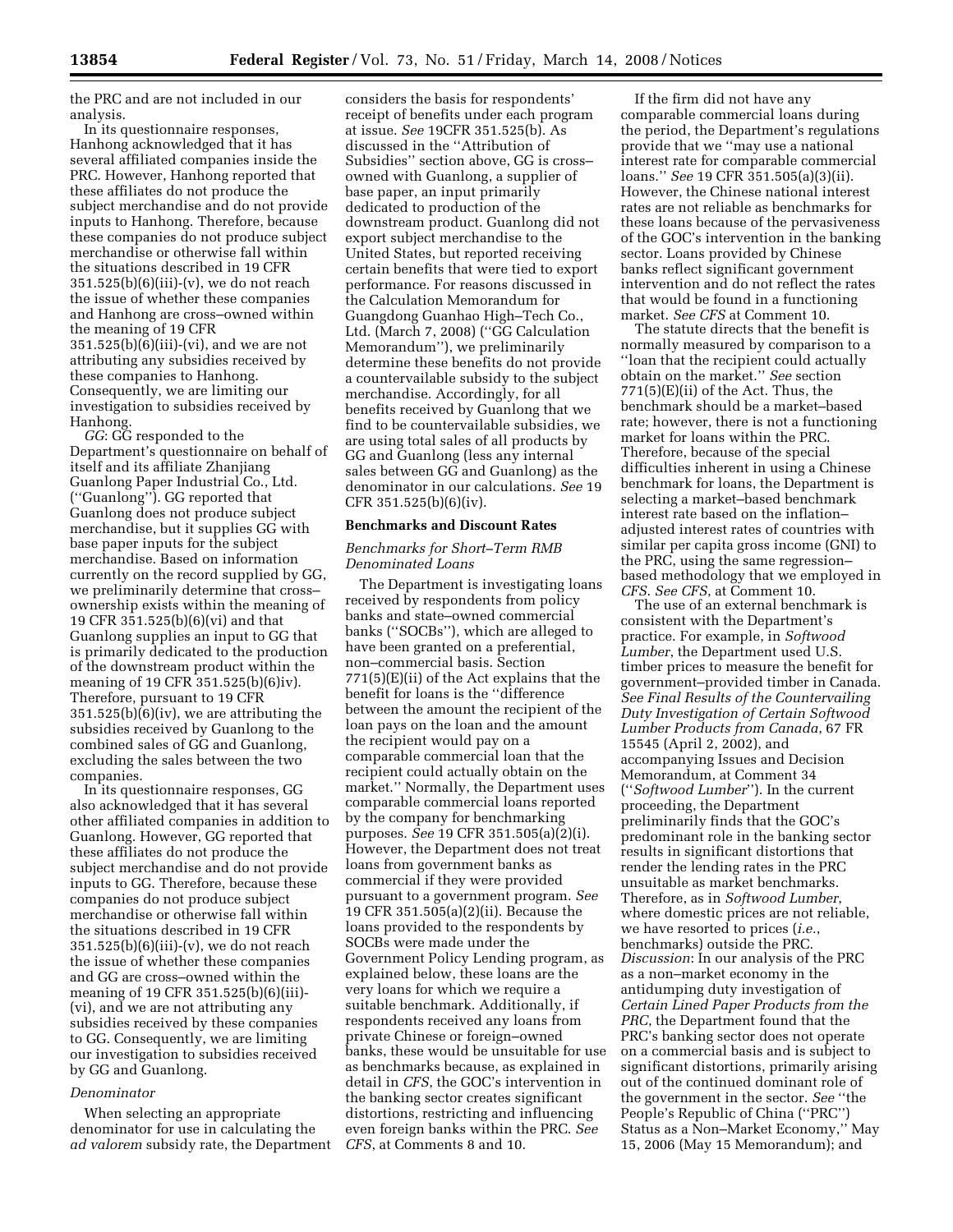''China's Status as a Non–Market Economy,'' August 30, 2006 (August 30 Memorandum), both of which are referenced in *Notice of Final Determination of Sales at Less Than Fair Value, and Affirmative Critical Circumstances, In Part: Certain Lined Paper Products From the People's Republic of China*, 71 FR 53079 (September 8, 2006), and as placed on the file of this investigation in a memorandum from Scott Holland to the File titled ''Loan Benchmark Information'' (March 5, 2008) (''*Loan Benchmark Memo*'') on file in the Department's CRU. *See*, *also*, *CFS*, at Comment 10. In *CFS*, the Department found that the GOC still dominates the domestic Chinese banking sector and prevents banks from operating on a fully commercial basis.

We continue to find that these distortions are present in the PRC banking sector and, therefore, preliminarily determine that the interest rates of the domestic Chinese banking sector do not provide a suitable basis for benchmarking the loans provided to respondents in this proceeding.

Moreover, while foreign–owned banks do operate in the PRC, they are subject to the same restrictions as the SOCBs. Further, their share of assets and lending is negligible compared with the SOCBs. Therefore, as discussed in greater detail in *CFS*, because of the market–distorting effects of the GOC in the PRC banking sector, foreign bank lending does not provide a suitable benchmark. *See CFS*, at Comment 10.

We now turn to the issue of choosing an external benchmark. Selecting an appropriate external interest rate benchmark is particularly important in this case because, unlike prices for certain commodities and traded goods, lending rates vary significantly across the world. Nevertheless, as discussed in *CFS*, there is a broad inverse relationship between income levels and lending rates. In other words, countries with lower per capita GNI tend to have higher interest rates than countries with higher per capita GNI, a fact demonstrated by the lending rates across countries reported in *International Financial Statistics*  (''*IFS*''). *See http://* 

*www.imfstatistics.org*, at attachment 3 of the *Loan Benchmark Memo*. The Department has therefore preliminarily determined that it is appropriate to compute a benchmark interest rate based on the inflation–adjusted interest rates of countries with similar per capita GNIs to the PRC, using the same regression–based methodology that we employed in *CFS*. As explained in *CFS*  at Comment 10, this pool of countries

captures the broad inverse relationship between income and interest rates. We determined which countries are similar to the PRC in terms of GNI, based on the World Bank's classification of countries as: low income; lower–middle income; upper–middle income; and high income. The PRC falls in the lower– middle income category, a group that includes 55 countries as of July 2007. *See http://web.worldbank.org,* search engine term: ''lower middle income,'' at attachment 4 of the *Loan Benchmark Memo*.

Many of these countries reported short–term lending and inflation rates to IFS. With the exceptions noted below, we used this data set to develop an inflation–adjusted market benchmark lending rate for short–term RMB loans. *See* Attachment 3 of the *Loan Benchmark Memo*. We did not include those economies that the Department considered to be non–market economies for AD purposes for any part of 2006: the PRC, Armenia, Azerbaijan, Belarus, Georgia, Moldova, Turkmenistan, and Ukraine. The benchmark necessarily also excludes any economy that did not report lending and inflation rates to IFS for 2005 or 2006. Finally, the Department also excluded three aberrational countries, Angola, with an inflation–adjusted 2005 rate of 44.72, the Dominican Republic, with an inflation–adjusted 2004 interest rate of negative 18.83 percent; and Samoa, with an inflation–adjusted 2004 rate of negative 5.11 percent. For the reasons explained in *CFS*, this regression provides the most suitable market– based benchmark to measure the benefit from the Government Policy Lending Program, because it takes into account a key factor involved in interest rate formation, that of the quality of a country's institutions, that is not directly tied to state–imposed distortions in the banking sector discussed above. *See www.worldbank.org/wbi/governance,*  placed on the record in this Investigation in *Loan Benchmark Memo*.

Consistent with the regression model employed in *CFS*, the Department calculated inflation–adjusted benchmark lending rates of: 7.42 percent for 2006; 8.09 percent for 2005; 8.53 percent for 2004; and 9.96 percent for 2003. Because these are inflation– adjusted benchmarks, it is also necessary to adjust the interest paid by respondents on these RMB loans for inflation. This was done using the PRC inflation figure as reported to IFS. *See*  Attachment 3 of the *Loan Benchmark Memo*.

### *Benchmarks for Long–Term Loans*

The lending rates reported in IFS represent short–term lending, and there is not sufficient publicly available long– term interest rate data upon which to base a robust benchmark for long- term loans. To address this problem in *CFS*, the Department developed an adjustment to the short–term rates to convert them to long–term rates, using a ratio of short–term and long–term average one–year and five–year interest rates on interest rate swaps reported by the Federal Reserve for 2005.

On February 27, 2008, the petitioner filed comments regarding this aspect of our long–term benchmark calculation. Petitioner argues that the Department should modify its methodology for calculating the adjustment by applying the swap rates applicable to the year in which the respondent took out the loan.

We agree in part with the petitioner's argument. Just as interest rates vary from year–to-year, so can the relationship between short- and long– term rates. Our consideration of the petitioner's proposal has led us to make additional changes for this preliminary determination.

First, rather than base our calculation on swap rates, we have preliminary determined that it is more appropriate to use bank rates as the basis for calculating the adjustment. The interest differential reflected in the swap rates can be characterized as the difference between the expectations of the lender and borrower on a loan set for a particular period. As such, the swap rates only look at the expectations of the market rather than factors that might influence the premium between short– term versus long–term loans. In contrast, bonds rates reflect the actions of industrial borrowers raising funds under market conditions and also take into account the risks involved with defaulting on principal and interest, which swap rates do not consider. Therefore, as bond rates appear to better reflect market conditions and factors associated with borrowing, we are replacing the Federal Reserve swap rates with the Bloomberg U.S. corporate BB– rated bond rates to calculate the adjustment for long–term loans.

Second, we have also reconsidered calculating the adjustment based on the rates of one–year and five–year rates. Long–term loans are taken out for varying time periods, and there is no reason that a single five–year premium should apply to all loans. Therefore, for this preliminary determination, we have calculated the adjustment factor based on the length of the long–term loan being countervailed.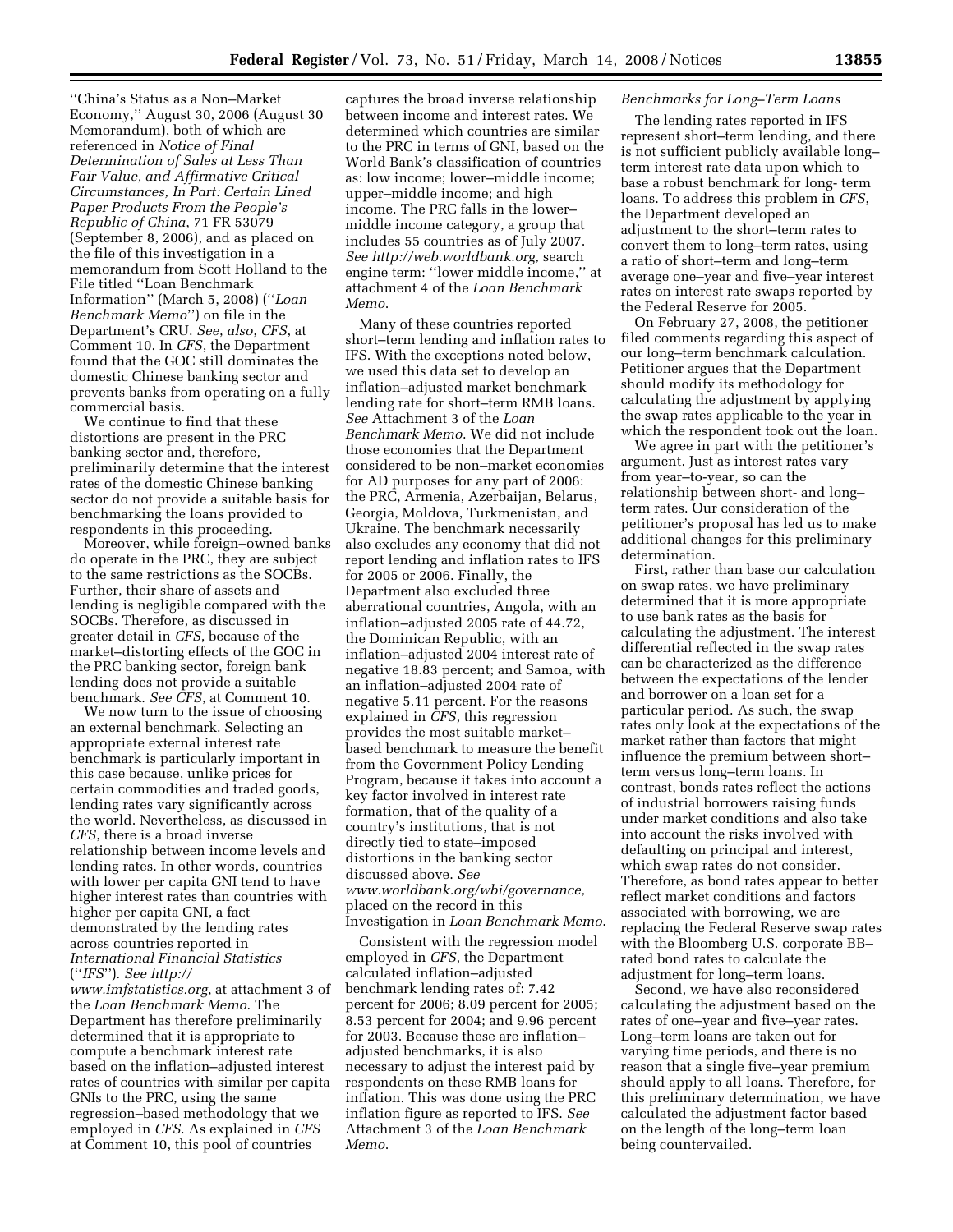Parties are invited to comment on these refinements in the adjustment factor for long–term loans for our final determination.

## *Benchmarks for Short–Term Foreign Currency–Denominated Loans*

For foreign currency–denominated loans, the Department was unable to locate sufficient data on short–term lending rates for the countries in the basket of ''lower middle–income countries'' used for its benchmark for RMB loans. Therefore, for purposes of this preliminary determination, the Department used as a benchmark the one–year dollar interest rates for the London Interbank Offering Rate (''LIBOR''), plus the average spread between LIBOR and the one–year corporate bond rates for companies with a BB rating. Bloomberg provides data on average corporate bond rates for companies with a range from A–rated to B–rated. *See* Bloomberg data, placed on the record of this investigation in *Loan Benchmark Memo*. For this preliminary determination, we have determined that BB–rated bonds, which are the highest non–investment-grade and near the middle of the overall range, are the most appropriate basis for calculating the spread over LIBOR. Several of the countries in the basket report bond rates, but not all of these countries report corporate bond rates and none report corporate bond rates for firms in the industrial sector. The Department, therefore, relied on corporate bond rates for the industrial sector in the United States and the eurozone, because the market for dollars and euros is international in scope. Based on our change in methodology for both long– term RMB and foreign currency loans, we invite interested parties to comment on this change.

#### *Discount Rates*

Consistent with 19 CFR  $351.524(3)(i)(A)$ , we have used as our discount rate, the long–term interest rate calculated according to the methodology described above for the year in which the government agreed to provide the benefit.

#### **Creditworthiness**

The examination of creditworthiness is an attempt to determine if the company in question could obtain long– term financing from conventional commercial sources. *See* 19 CFR 351.505(a)(4). According to 19 CFR 351.505(a)(4)(i), the Department will generally consider a firm to be uncreditworthy if, based on information available at the time of the government– provided loan, the firm could not have

obtained long–term loans from conventional commercial sources. In making this determination, according to 19 CFR 351.505(a)(4)(i)(A)-(D), the Department normally examines the following four types of information: (1) receipt by the firm of comparable commercial long–term loans; (2) present and past indicators of the firm's financial health; (3) present and past indicators of the firm's ability to meet its costs and fixed financial obligations with its cash flow; and (4) evidence of the firm's future financial position. If a firm has taken out long–term loans from commercial sources, this will normally be dispositive of the firm's creditworthiness. However, if the firm is government–owned, the existence of commercial borrowings is not dispositive of the firm's creditworthiness. This is because, in the case of a government–owned firm, a bank is likely to assume that the government will repay the loan in the event of a default. *See Countervailing Duties; Final Rule*, 63 FR 65348, 65367 (November 28, 1998). For government– owned firms, we will make our creditworthiness determination by examining this factor and the other factors listed in 19 CFR 351.505 (a)(4)(i).

*GG and Guanlong*: In the petition filed on September 19, 2007, the petitioner alleged that GG was uncreditworthy beginning in 2004 through 2006. The petitioner also alleged that Guanlong was uncreditworthy in 2003 and 2004 in its comments on the preliminary determination, submitted on February 27, 2008.

Based upon our review of the allegation regarding GG, we find that the information provided by the petitioner does not provide a reasonable basis to believe or suspect that GG was uncreditworthy during the period 2004 through 2006. *See* Memorandum from the Team to Susan Kuhbach, ''Uncreditworthiness Allegation for Guangdong Guanhao High–Tech Co., Ltd.'' dated March 7, 2008. Regarding Guanlong, the Department received the petitioner's allegation on February 27, 2008, and thus continues to analyze the allegation in order to determine whether there is a sufficient basis for investigating whether Guanlong is uncreditworthy. We will issue the results of our analysis after this preliminary determination.

#### **Analysis of Programs**

Based upon our analysis of the petition and the responses to our questionnaires, we determine the following:

### **Programs Preliminarily Determined to Be Countervailable**

### *Preferential Lending*

### A.Government Policy Lending Program

In *CFS*, the Department found that: (1) the GOC had in place a policy to promote the paper industry through initiatives that involved preferential financing and, hence, loans provided by Policy Banks and state–owned commercial banks (SOCBs) in the PRC constituted a direct financial contribution from the government (*see*  section  $771(5)(D)(i)$  of the Act); (2) the loans were *de jure* specific because the GOC had a policy ''to encourage and support the growth and development of the forestry and paper industry'' (*see*  section  $751(5A)(D)(i)$  of the Act); and  $(3)$ the loans conferred a benefit equal to the difference between what the recipient paid on the loans and what the recipient would have paid for a comparable commercial loans (*see*  section 771(5)(E)(ii)). *See CFS*, 72 FR at 60645.

In its questionnaire response in the instant investigation, the GOC argues that the Department erred in *CFS* in finding that: (1) loans by SOCBs are financial contributions; (2) that Chinese loans could not be used as benchmarks; and, (3) that the plans and policies cited by the Department serve as a basis for finding specificity. Regarding the role of SOCBs and the propriety of using a Chinese benchmark, the GOC points to reforms in the Chinese banking sector, including reduced state ownership of certain banks in 2006 (*i.e.*, since the *CFS*  period of investigation). Regarding the plans and policies, the GOC challenges the Department's interpretation of documents considered in *CFS*, and submits information about such plans and policies after 2005.

Based on our review of the GOC's claims and new information, we preliminarily determine, as we did in *CFS*, that loans provided by Policy Banks and SOCBs in the PRC constitute a direct financial contribution from the government and that Chinese national interest rates are not reliable as benchmarks because of the pervasiveness of the GOC's intervention in the banking sector. The information submitted by the GOC shows a decreasing level of state ownership in two of the ''Big Four'' banks, but for both, the GOC remains the majority and largest shareholder. Thus, the GOC has not provided a basis for the Department to revisit those aspects of the CFS determination.

Regarding the plans and policies relied upon by the Department in *CFS*,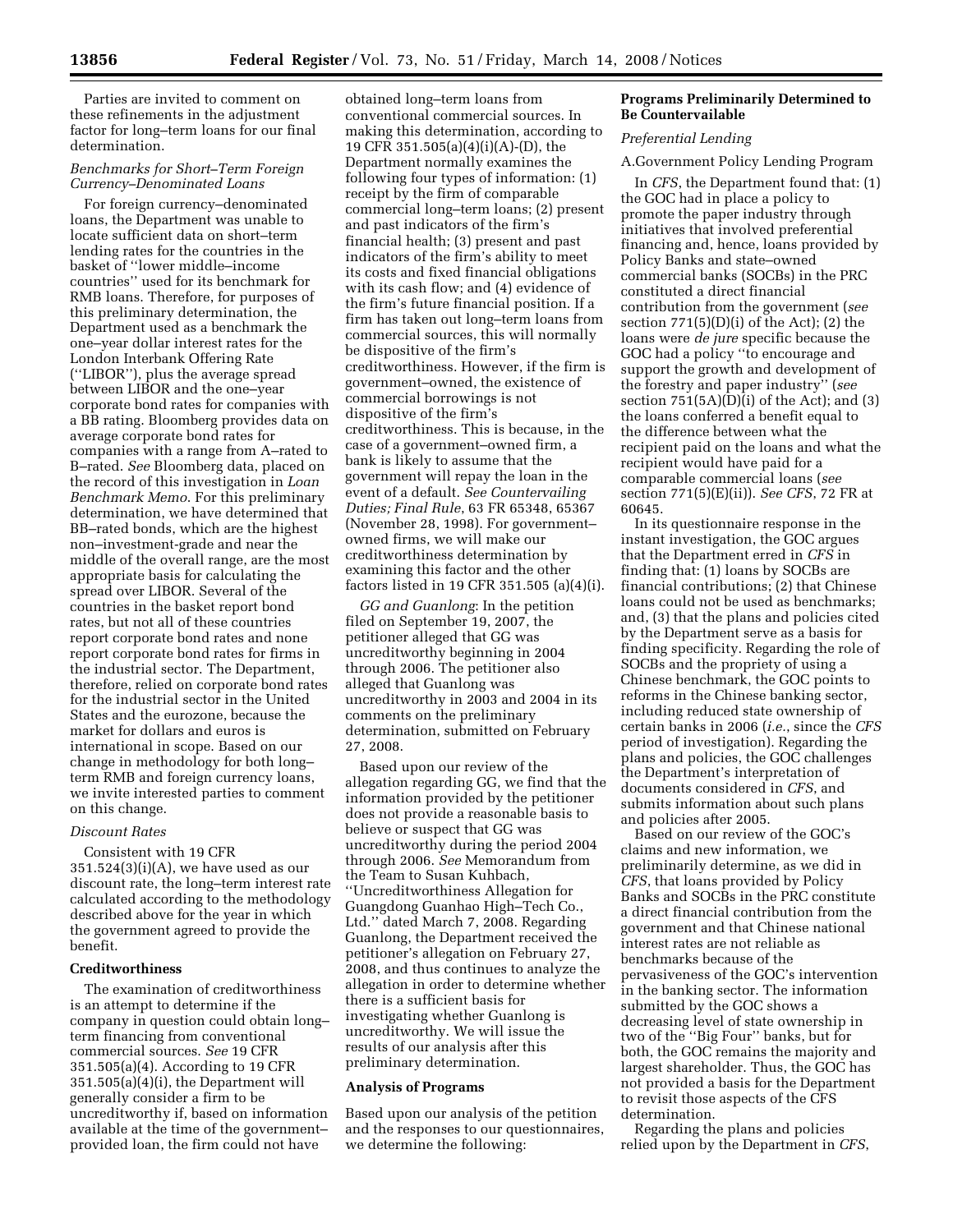we have considered the GOC's claims regarding their purpose and reach. We have also reviewed the Guidelines of the Eleventh Five–Year Plan for National Economic and Social Development (2006–2010) (the Eleventh Five–Year Plan), the State Council Circular on Realizing the Major Targets in the {Eleventh Five–Year Plan} and the Division of Tasks (Eleventh Five–Year Plan Implementing Circular). Because these documents were not in effect during the *CFS* POI, they were not analyzed in that case. The GOC has also submitted for this record the 2007 Development Policy for the Papermaking Industry (2007 Paper Plan). We have reviewed this document and find that, although it postdates our POI, it contains relevant information to our analysis in this investigation to the extent it illustrates trends in policy lending at the national level.

The GOC has made several claims in this case regarding the 11th Five–Year Plan and its implementing circular as well as our findings regarding 10<sup>th</sup> Five– Year Plan and the contemporaneous plans and policies in *CFS*. Among the key arguments made by the GOC are that none of these plans set mandatory requirements for the development of the industry or the financing of the industry, at least not in a way that pertains to the respondents in this case. Rather, the planning documents focus solely on encouraging vertical integration within the industry.

We did not make a finding in *CFS* that the plans in effect during that investigation were focused on vertical integration, and we are not reconsidering those earlier findings at this time. However, the GOC also makes the vertical integration argument with respect to the more recent planning documents relevant to the POI in this case. In response to that argument, we have reviewed the national plans and policies and note that there appears to be some evidence that support at the national level for the papermaking industry has become increasingly focused. Specifically, beginning with the Integration Plan, references in these national level plans and policies, are less general and more targeted to particular activities. A key target appears to be the promotion of vertical integration. As explained in the Integration Plan, in order for the paper making industry to grow and develop, China must develop forests grown for papermaking and, as that supply becomes available, the ability to make pulp.

The GOC's emphasis on vertical integration is also reflected in Decision No. 40 and the Guidance Catalogue

which lists a single ''encouraged'' activity for the papermaking industry: ''forest–paper integrated wood slurry, paper and cardboard production consistent with the requirements of economic scale.'' While it is unclear what significance this has, the Eleventh Five–Year Plan and its Implementing Circular make a distinction between allocated goals, *i.e.*, ''Those targets and tasks that involve government functions...,'' and other ''targets and tasks whose realization depends on the autonomous actions of market subjects . . . .'' The only allocated task related to papermaking is the forestry paper integration project, which the NDRC is to coordinate.

Information put on the record by the petitioner in its February 27, 2008, submission further reflects the emphasis on building an integrated production system extending back to include forestry and pulp making. This information shows that the PRC has been highly dependent on imported fiber, and that in 2003, the NDRC approved two large–scale plantation and pulp processing projects in Hainan (Asia Pulp and Paper) and Zhanjiang (originally UPM Kymmene, a Finnish company, but subsequently taken over by Shandong Chenming Paper Holdings). The information also indicates that in 2006, the NDRC had plans to build 5M hectares of forest base within ten years and to produce 5.5 million tons more wood pulp a year.

Moreover, references to financing or investment generally focus on vertical integration. This can be seen in the Integration Plan, which under ''Policies and Measures'' discusses the provision of capital and loans with interest grants, ''with a view to promoting the organic formation of the industrial chain of papermaking industry, forestry and agriculture and eventually to enabling the construction of the national forestry and papermaking integration project to embark on the road of marketized development in which businesses make their own decision to invest.'' The Integration Plan also refers to ''Widening the financing channels for the construction of forestry and papermaking integration.'' In Article 12 of Decision No. 40, it states that the Guidance Catalogue is ''an important basis for guiding investment directions,'' and for governments ''to formulate and implement policies on public finance, taxation, credit '' and, as noted above, the Guidance Catalogue lists integration as being encouraged. Regarding ''allocated'' tasks in the Eleventh Five–Year Plan, the section of the Implementing Circular entitled ''Priority Policy Tasks'' indicates that

the NDRC is to ''formulate and improve the investment policies for the priority sectors and regions that are supported by central government investment.''

However, based on our review of these plans and policy documents, it is also clear that the GOC continues to view the development of the Chinese paper industry as important. Papermaking is one of a handful of light industries named in both the Tenth and Eleventh Five–Year Plans, and its importance to the national economy is spelled out in the Integration Plan, which states: ''In our country, with the rapid development of national economy, there has been a fast growth in the consumption of paper products and an increase in import, providing a wide market for the development of papermaking industry; papermaking industry may be cultivated into an important industry of the national economy, becoming a new growth pole for our economy.''

Also, we are not persuaded by the GOC's claim that the 2001 Papermaking Plan ceased to be in effect after the administering agency was dissolved in 2003. We dismissed this claim in *CFS* at comment 8. Moreover, in reviewing the status of the Chinese papermaking industry, the 2007 Papermaking Plan describes progress made under the Tenth Five–Year Plan by reference to the industry's position in 2005, which indicates that the Tenth Five–Year Plan was in place through 2005.

Furthermore, any emphasis on vertical integration projects in these planning documents does not mean that the GOC is pursuing vertical integration to the exclusion of other goals or targets for the papermaking industry. For example, the Integration Plans identified other problems faced by the industry: scale (the average size of Chinese pulp and paper producers was considerably less than in other countries); backward technology; water consumption and environmental pollution. Scale was also a concern in Decision No. 40 and the Guidance Catalogue. Finally, among the non- ''allocated'' goals of the Eleventh Five– Year Plan is to reduce water resource consumption and pollutant discharge.''

Turning to the 2007 Papermaking Plan as an indication of the trend in policy planning, we note that it continues to place importance on the development of the paper industry generally, similar to that seen in the planning documents that we examined in *CFS*. The 2007 Papermaking Plan does not appear to place a sole or primary emphasis on vertical integration but, rather, appears to pick up on many of the same broader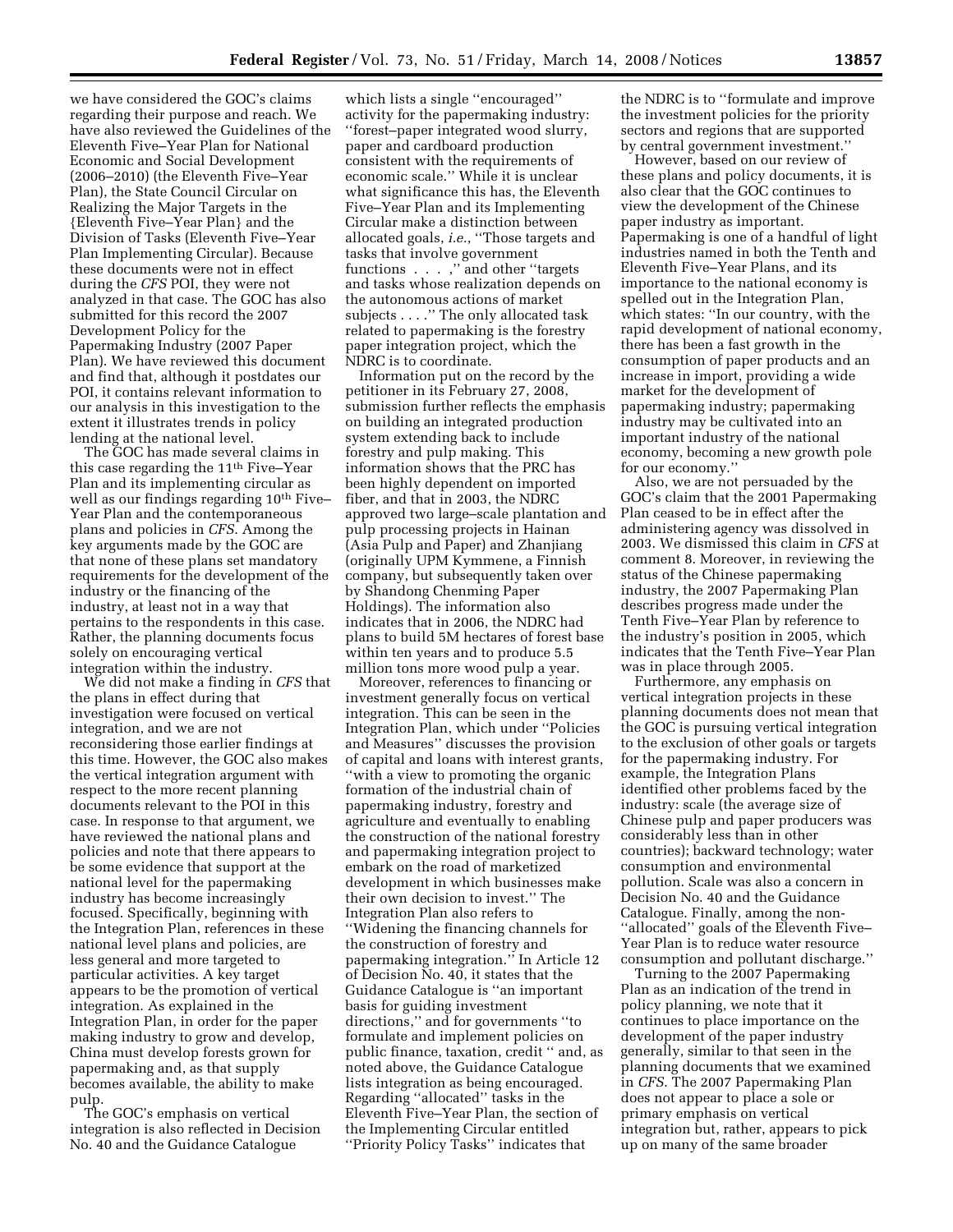concerns and goals regarding the development of the industry as those evident in certain previous planning documents. Moreover, while Article 1 of the 2007 Papermaking Plan calls for resources to be allocated by the market, with the government playing a supplementary role, Article 54 calls on domestic banks to ''first'' consider providing financing for large, backbone pulp and papermaking enterprises. This raises questions about the extent to which the Integration Plan or the 11<sup>th</sup> Five–Year Plan and related implementation documents represent a definitive, permanent shift away from the previous focus.

According to the GOC, none of the respondent companies in this investigation ''achieved the required vertical integration with required economic scale,'' and, hence, none was covered by the plans and policies discussed above. Information from the companies' responses confirms that they are not integrated to the extent that they are involved in forestry or pulp making. Nonetheless, in light of the ambiguities in the record evidence regarding the plans and policies, we are not making any finding in this preliminary determination as to whether the national government plans and policies in themselves result in policy lending to the LWTP industry. Before the final determination we intend to seek further information to address the ambiguities. Among other things, we will seek information on how the national government supports increasing the scale of paper production, pollution control, and other activities mentioned in the plans and policies. We will also seek further information about the Eleventh Five–year and allocated targets and tasks under that Plan.

Although we are making no preliminary finding as to whether the national government plans and policies by themselves have resulted in policy lending to the LWTP industry, the petitioner has submitted certain provincial and local plans.8 The Guandong Province 2005 – 2010 Papermaking Industry Development Plan (Guangdong Paper Plan) and the Zhanjiang City Eleventh Five–Year Economic and Social Development Plan (Zhanjiang Eleventh Five–Year Plan) both include the national government's plan and policies regarding vertical integration for forestry, pulp and paper.

The parallel nature of the national, provincial, and local plans supports our finding in CFS (cite at 53) that there is a requirement at the local level to implement central government industrial policies. In implementing those policies, it is clear that the provincial and local plans go beyond supporting vertical integration in the papermaking industry. In particular, the Guangdong Paper Plan states:

- In 1998, the Guangdong People's Government determined to foster the papermaking industry (including pulping, paper–making, and paper products).
- Under ''Development Emphasis,'' the Plan states ''expand the enterprises with dominant advantage including,'' Guanlong; and ''specialize hi–tech industries including'' Guanlong.
- Both GG and Guanlong are named as ''backbone enterprises.''
- Calls for support to ''key papermaking enterprises in various ways,'' including, ''Financial institutes should expand their support to leading paper making enterprises.''

The Zhangjiang Eleventh Five–Year Plan states the government will:

- Continue prioritize backbone industries such as paper–making (among others).
- Develop fine paper products and special type paper.
- Further increase the service consciousness and efficiency of government branches and financial institutes, . . . , continue working on VAT rebate, financing.

The Shanghai Paper–making Industry Eleventh Five–Year Development Plan states that the government:

- Should focus on the development and construction of Pudong Kangqiao paper–making base, adding it to two other paper– making bases developed under the Tenth Five–Year Plan.
- Prioritize paper products that have high value added (many types listed, though thermal paper not explicitly named)
- Try to finance through various channels to change the current shortage of funds. Solve this shortage of funds by, *inter alia*, gaining bank loans.

As these excerpts demonstrate, the lower level governments have in place specific and detailed policies to encourage the development their paper industries through preferential financing initiatives. While the Shanghai plan postdates the POI in this investigation, it implies that support was also given to the papermaking

industry during the period of the Tenth Five–Year Plan. Similarly, the Guangdong Paper Plan states that paper–making has been a key–backbone industry since 1998.

Therefore, we preliminarily determine that the GOC has a policy in place to encourage and support the growth of the paper industry through preferential financing initiatives, as expressly reflected in the provincial and local government five–year plans. Consistent with **CFS**, we preliminarily determine that loans from Policy Banks and SOCBs in the PRC constitute a direct financial contribution from the government, pursuant to section 771(5)(D)(i) of the Act and that they provide a benefit equal to the difference between what the recipients paid on their loans and the amount they would have paid on comparable commercials loans. Furthermore, we preliminarily determine that the loans are *de jure*  specific because of the GOC's policy, as illustrated in the provincial and local government plans, to encourage and support the growth and development of the paper industry.

To calculate the benefit under the policy lending program, we used the benchmarks described in the Benchmarks and Discount Rates section above. And the methodology described in 19 CFR 351.505(c)(1) and (2). On this basis, we preliminarily determine that GG received a countervailable subsidy of 4.16 percent *ad valorem* and Hanhong received a countervailable subsidy of 0.18 *ad valorem* under this program.

B. Income Tax Reduction Under the ''Torch'' Program

GG reported that it has been designated a high–tech domestic enterprise and, therefore, pays a 15% income tax rate, compared to the regular income tax rate of 33% (30% national plus 3% local). As shown in GG's 2006 financial statements, the company was designated as a ''Key High–tech Enterprise of the Torch Program'' in 1997 through Guo–Ke-Huo–Zi (1997) No. 52. The company was also placed on Guandong Province's list of high– tech enterprises through Yue–Di-Shui– Han (1997) No. 49. According to Yue– Fa (1998) No. 16 (Decision on Promoting the Optimization and Updating of Industrial Structure through Scientific and Technological Progress by Guangdong Provincial Party Committee and the Municipal Government of Guangdong Province of the Central Committee), GG pays a reduced 15% tax because it is on the provincial list of high–tech industries.

<sup>8</sup>Although our questionnaire asked the GOC to include lower level governments in its response, these Plans were not submitted. In its supplemental questionnaire response, the GOC stated that it is consulting with the Guangdong province and Shanghai governments about their own plans for the paper-making industry.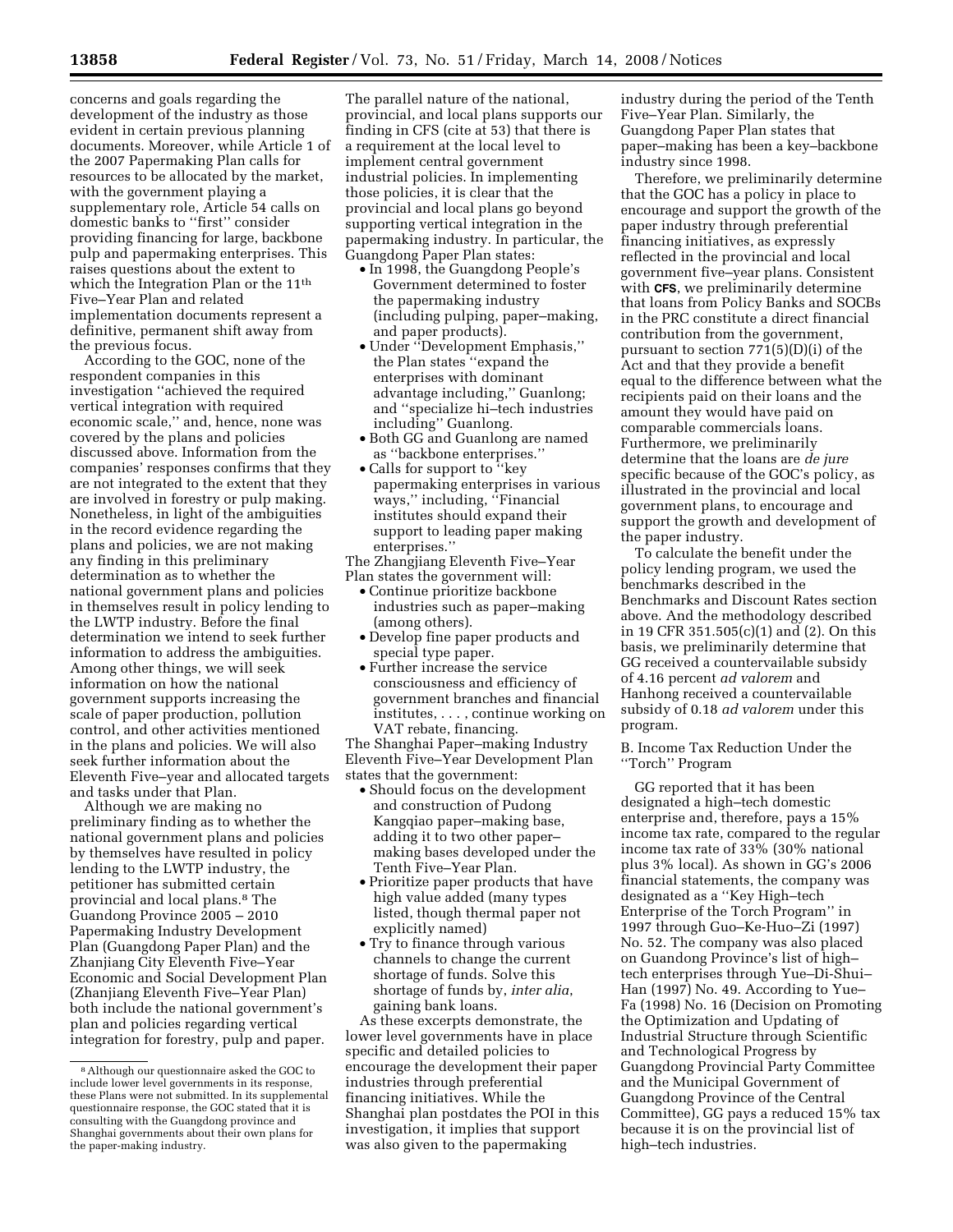We preliminarily determine that the reduced income tax rate applied to GG under the Yue–Fa (1998) No. 16 is a financial contribution in the form of revenue forgone by the GOC, and it provides a benefit to the recipient in the amount of the tax savings. *See* section 771(5)(D)(ii) of the Act and 19 CFR 351.509(a)(1). We also preliminarily determine that the reduction afforded by this program is limited as a matter of law to certain high–tech enterprises listed on Yue–Di-Shui–Han (1997) No. 49, and, hence, is specific under section  $771(5A)(D)(i)$  of the Act.

To calculate the benefit, we treated the income tax savings enjoyed by GG as a recurring benefit, consistent with 19 CFR 351.524(c)(1), and divided the company's tax savings received during the POI by the company's total sales during that period. To compute the amount of the tax savings, we compared the rate GG would have paid in the absence of the program (30 percent) with the rate it paid (15 percent).

On this basis, we preliminarily determine a countervailable subsidy of 0.75 percent *ad valorem* for GG for this program.

C. Reduced Income Tax Rates for Foreign Invested Enterprises (''FIEs'') Based on Location

FIEs are encouraged to locate in designated coastal economic zones, special economic zones, and economic and technical development zones in the PRC through preferential tax rates. This program was originally created in June 1988 by the Finance Ministry under the ''Provisional Rules on Exemption and Reduction of Corporate Income Tax and Business Tax of FIE in Coastal Economic Zone'' and is currently administered under the Income Tax Law of the People's Republic of China for Enterprises with Foreign Investment and Foreign Enterprises (FIE Tax Law). Under Article 7 of the FIE Tax Law, productive FIEs located in the designated economic zones pay corporate income tax at a reduced rate of either 15 or 24 percent, depending on the zone. Guanlong has reported that its tax rate is reduced because of its location.

We preliminarily determine that the reduced income tax rate paid by ''productive'' FIEs under this program confers a countervailable subsidy. The reduced rate is a financial contribution in the form of revenue forgone by the GOC and it provides a benefit to the recipient in the amount of the tax savings. *See* section 771(5)(D)(ii) of the Act and 19 CFR 351.509(a)(1). We further determine preliminarily that the reduction afforded by this program is

limited to enterprises located in designated geographic regions and, hence, is specific under section 771(5A)(D)(iv) of the Act. The Department has previously found this program to be countervailable. *See CFS*.

To calculate the benefit, we treated the income tax savings enjoyed by Guanlong as a recurring benefit, consistent with 19 CFR 351.524(c)(1), and divided the company's tax savings received during the POI by the combined total sales of GG and Guanlong (less any sales between the two companies) during that period. To compute the amount of the tax savings, we compared the rate Guanlong would have paid for taxes at the national level in the absence of the program (30 percent) with the rate the company paid.

On this basis, we preliminarily determine that GG received a countervailable subsidy of 0.02 percent *ad valorem* under this program.

#### D. Two Free Three Half

Under Article 8 of the FIE Tax Law, an FIE that is ''productive'' and is scheduled to operate for not less than ten years may be exempted from income tax in the first two years of profitability and pay income taxes at half the standard rate for the next three years. The GOC states that in order to participate in the program a company only needs to meet the above criteria (*i.e.*, foreign invested, productive, ten– year operation term). Guanlong reported that it was in the ''two free'' period under this program during the POI.

We preliminarily determine that the exemption or reduction in the income tax paid by productive FIEs under this program confers a countervailable subsidy. The exemption/reduction is a financial contribution in the form of revenue forgone by the GOC and it provides a benefit to the recipient in the amount of the tax savings. *See* section  $771(5)(D)(ii)$  of the Act and 19 CFR 351.509(a)(1). We also preliminarily determine that the exemption/reduction afforded by this program is limited as a matter of law to certain enterprises, ''productive'' FIEs, and, hence, is specific under section 771(5A)(D)(i) of the Act. The Department has previously found this program to be countervailable. *See CFS*.

To calculate the benefit, we treated the income tax savings enjoyed by Guanlong as a recurring benefit, consistent with 19 CFR 351.524(c)(1), and divided the company's tax savings received during the POI by the combined total sales of GG and Guanlong (less any sales between the two companies) during that period. To

compute the amount of the tax savings, we compared the rate Guanlong would have paid in the absence of the program (*see* ''Reduced Income Tax Rates for Foreign Invested Enterprises (FIEs) Based on Location,'' above) with the rate the company paid. On this basis, we preliminarily determine that GG received a countervailable subsidy of 0.09 percent *ad valorem* under this program.

E. Local Income Tax Exemption and Reduction Program for ''Productive'' FIEs

Under Article 9 of the FIE Tax Law, the provincial governments have the authority to grant an exemption or reduction in local income taxes to ''productive'' FIEs. The GOC states that, according to the ''Equity Joint Venture Tax Law,'' the local income tax rate is set at ten percent of the enterprise income tax rate, which is currently 30 percent.

Guanlong reported receiving a reduced rate or exemption of local income tax during the POI.

We preliminarily determine that the exemption or reduction in the local income tax paid by ''productive'' FIEs under this program confers a countervailable subsidy. The exemption/reduction is a financial contribution in the form of revenue forgone by the government and it provides a benefit to the recipient in the amount of the tax savings. *See* section  $771(5)(D)(ii)$  of the Act and 19 CFR 351.509(a)(1). We also preliminarily determine that the exemption/reduction afforded by this program is limited as a matter of law to certain enterprises, ''productive'' FIEs, and, hence, is specific under section 771(5A)(D)(i) of the Act. The Department has previously found this program to be countervailable. *See CFS*.

To calculate the benefit, we treated the income tax savings enjoyed by Guanlong as a recurring benefit, consistent with 19 CFR 351.524(c)(1), and divided the company's tax savings received during the POI by the combined total sales of GG and Guanlong (less any sales between the two companies) during that period. To compute the amount of the tax savings, we compared the rate Guanlong would have paid in the absence of the program (3 percent) with the rate the company paid. On this basis, we preliminarily determine the countervailable subsidy attributable to GG to be 0.01 percent *ad valorem* under this program.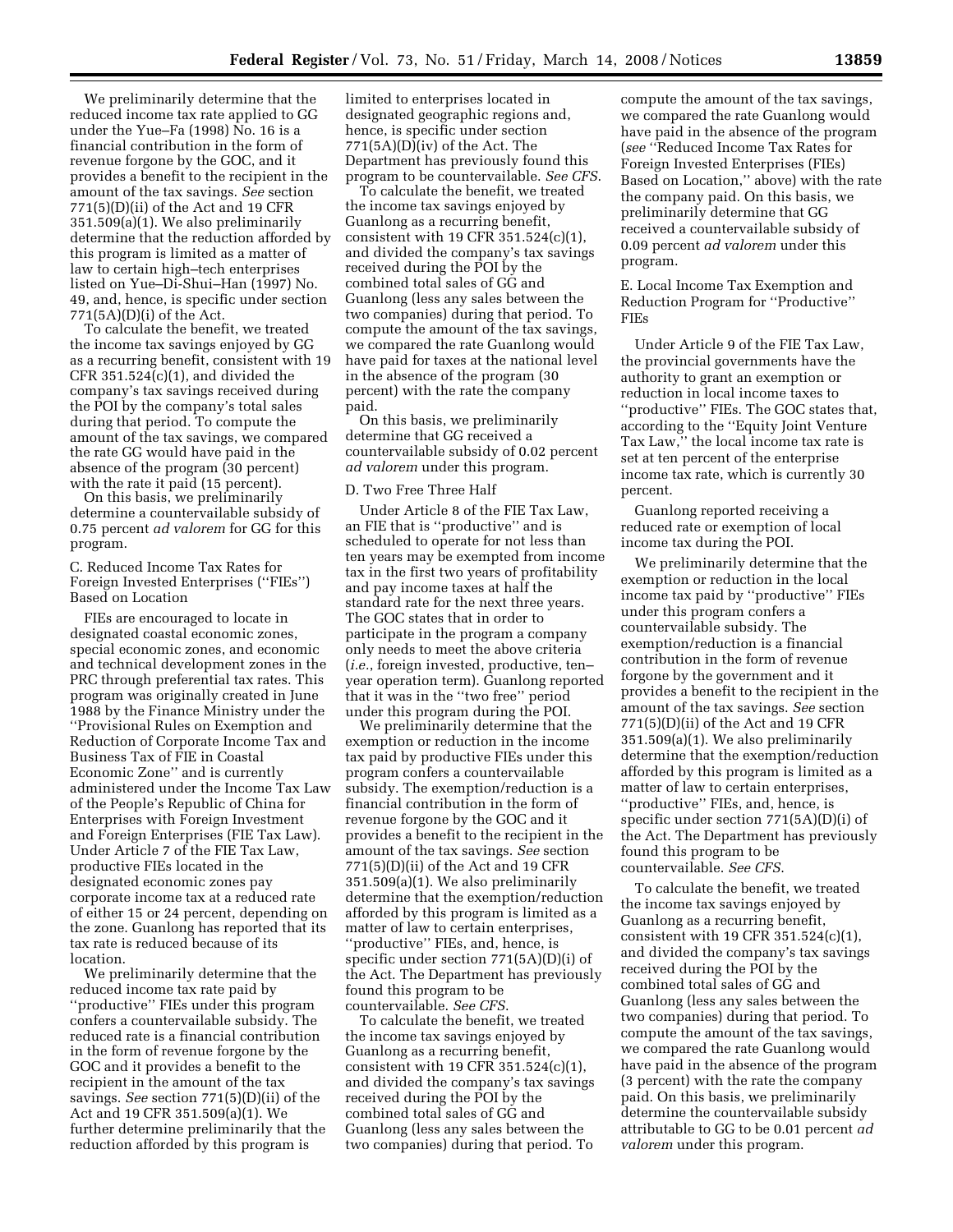F. Reduced Income Tax Rates and Exemption from Local Tax Based on Location in Pudong New Area

Hanhong reported that it is located in Shanghai Pudong New Area, which has been designated as a special economic zone and, as a result, Hanhong pays a reduced income tax rate for both the national and local taxes. The GOC confirmed that the Shanghai tax authorities apply a reduced income tax rate for virtually all enterprises located in the Shanghai Pudong New Area.

We preliminarily determine that the reduced income tax rate paid by Hanhong confers a countervailable subsidy. The reduced rate is a financial contribution in the form of revenue forgone by the GOC and it provides a benefit to the recipient in the amount of the tax savings. *See* section 771(5)(D)(ii) of the Act and 19 CFR 351.509(a)(1). We also preliminarily determine that the reduction is limited to enterprises located in designated geographical regions and, hence, is specific under section 771(5A)(D)(iv) of the Act.

To calculate the benefit, we treated the income tax savings enjoyed by Hanhong as a recurring benefit, consistent with 19 CFR 351.524(c)(1), and divided the company's tax savings received during the POI by the company's total sales during that period. To compute the amount of the tax savings, we compared the rate Hanhong would have paid in the absence of the program (33 percent) with the rate it actually paid. On this basis, we preliminarily determine a countervailable subsidy of 0.39 percent *ad valorem* for Hanhong for this program.

#### **Indirect Tax and Import Tariff Programs**

G. VAT and Tariff Exemptions on Imported Equipment

Enacted in 1997, the *Circular of the State Council on Adjusting Tax Policies on Imported Equipment* (*GUOFA* No. 37) (Circular No. 37) exempts both FIEs and certain domestic enterprises from the VAT and tariffs on imported equipment used in their production so long as the equipment does not fall into prescribed lists of non–eligible items. Qualified enterprises receive a certificate either from the NDRC or its provincial branch. The objective of the program is to encourage foreign investment and to introduce foreign advanced technology equipment and industry technology upgrades.

GG and its cross–owned company, Guanlong, received VAT and duty exemptions under this program. GG received these exemptions due to its

status as a qualified domestic enterprise, while Guanlong received its exemption due to its status as a qualified FIE. To receive the exemptions, a qualified enterprise only has to show this certificate depending on the scale of the enterprise and other factors to the customs officials upon importation of the equipment.

We preliminarily determine that VAT and tariff exemptions on imported equipment confer a countervailable subsidy. The exemptions are a financial contribution in the form of revenue forgone by the GOC and they provide a benefit to the recipients in the amount of the VAT and tariff savings. See section 771(5)(D)(ii) of the Act and 19 CFR 351.510(a)(1).

As described above, FIEs and certain domestic enterprises are eligible to receive VAT and tariff exemptions under this program. No information has been provided to demonstrate that the beneficiary companies are a non– specific group. As noted above under 2F/3H, the Department finds FIEs to be a specific group under section 771(5A)(D)(i). The addition of certain enterprises requiring approval by the NDRC does not render the program non–specific. *See CFS* at Comment 16, discussing and affirming the preliminary determination that this program is specific under section 771(5A)(D)(iii)(I) of the Act despite the fact that the ''pool of companies eligible for benefits is larger than FIEs.''

Normally, we treat exemptions from indirect taxes and import charges, such as the VAT and tariff exemptions, as recurring benefits, consistent with 19 CFR  $351.524(c)(1)$  and allocate these benefits only in the year that they were received. However, when an indirect tax or import charge exemption is provided for, or tied to, the capital structure or capital assets of a firm, the Department may treat it as a non–recurring benefit and allocate the benefit to the firm over the AUL. *See* 19 CFR 351.524(c)(2)(iii) and 19 CFR 351.524(d)(2).

In the instant investigation, GG and Guanlong have provided lists of VAT and tariff exemptions that they received for imported capital equipment during the 13–year AUL period. In light of our preliminary determination to find subsidies only after December 11, 2001, we have examined VAT and tariff exemptions in 2002 and following years. For all years, the total amount of the VAT and tariff exemptions received by Guanlong was less than 0.5% of the combined sales of GG and Guanlong (less any sales between the two companies). Therefore, we do not need to reach the issue of whether the

importations were tied to the capital structure or capital assets of the firm.

For GG, the total amount of exempted VAT and tariff exemptions exceeded 0.5% of the company's sales for one year. Moreover, based on GG's information, the VAT and tariff exemption were for capital equipment. Accordingly, the Department is treating the exemptions as non–recurring benefits consistent with 19 CFR  $351.524(c)(2)(iii)$ .

To calculate the countervailable subsidy, we used our standard methodology for non–recurring grants. *See* 19 CFR 351.524(b). Specifically, we used the discount rate described above in the ''Benchmarks and Discount Rates'' section to calculate the amount of the benefit for the POI. On this basis, we preliminarily determine that a countervailable benefit of 0.57 percent *ad valorem* exists for GG.

### **Provincial Subsidy Programs**

H. Funds for Outward Expansion of Industries in Guangdong Province

This program was established by the Implementing Measures of Guangdong Province concerning the Support of Development of Outward Privately– Held Enterprises (YUEBANFA {2003} No. 17) (Implementing Measures). The purpose of the program is to provide eligible private enterprises in Guangdong Province special funding for the development of export activities. The Implementing Measures indicate that this program supports the development of international trade and economic cooperation through the establishment of different funds to provide payments to enterprises for international market exploration, export credit insurance assistance, the development of trade through science and technology, export product research and development, support for defense expenses in antidumping duty cases, loan interest grants for various export– related loans and development of outward–looking enterprises. The local Department of Foreign Trade and Economic Cooperation is responsible for approving applications filed under this program and the local Bureau of Finance disburses the approved funds. GG reported receiving a grant under the Outward Expansion Program during the POI.

We preliminarily determine that the Outward Expansion Program grant is a countervailable subsidy within the meaning of section 771(5) of the Act. It is a financial contribution under section 771(5)(D)(i), and it provides a benefit in the amount of the grant (*see* 19 CFR 351.504(a)). Finally, because it is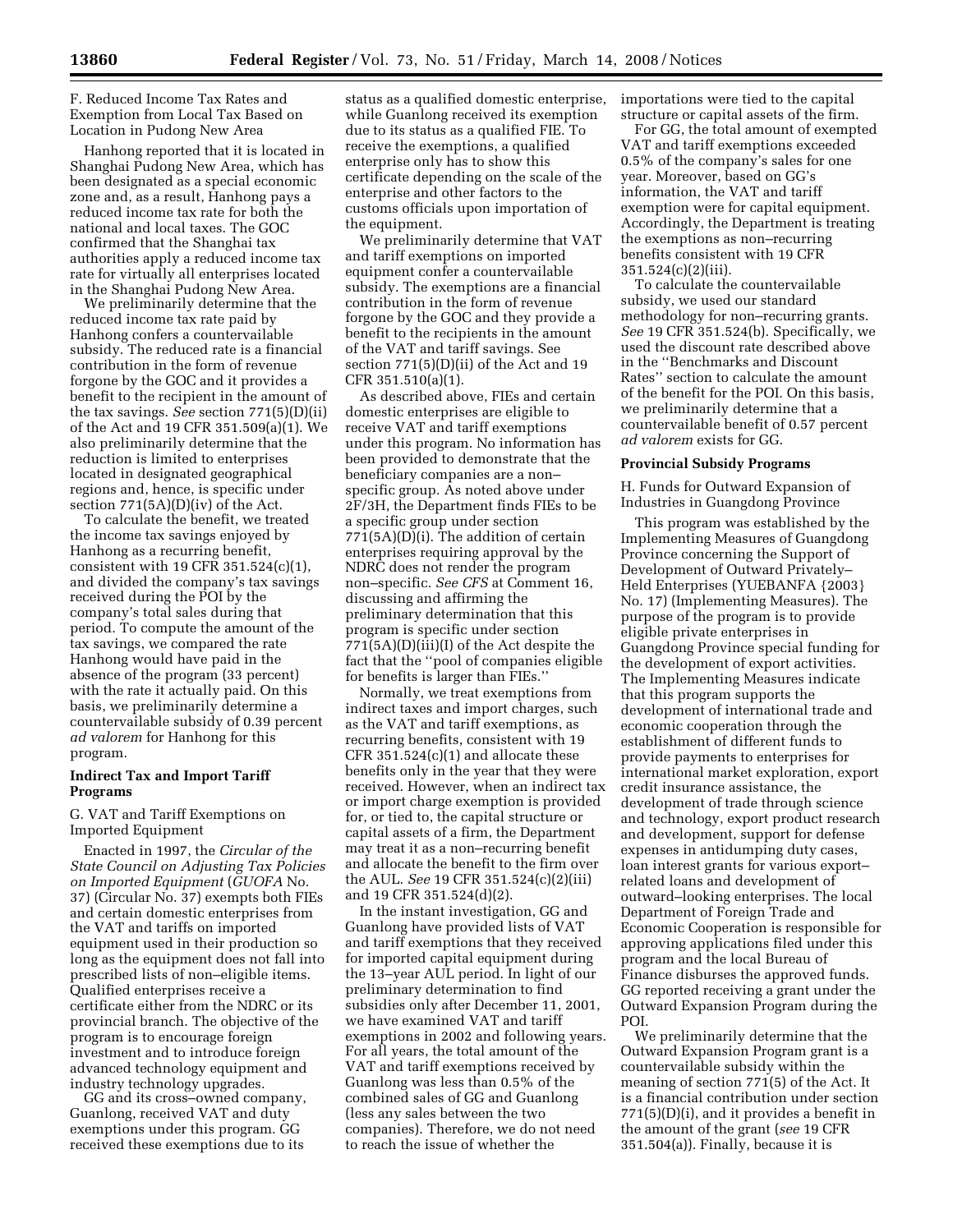contingent upon export performance, the subsidy is specific under section 771(5A)(B).

For grants reported by GG under this program, we divided the amount approved by GG's export sales in the year of approval and found that the amount was less than 0.5%. Therefore, in accordance with 19 CFR 351.524(b)(2), we are allocating the total amount of the subsidy to the year received. On this basis, we preliminarily determine that a countervailable subsidy of 0.08 percent *ad valorem*  exists for GG.

## **II. Programs Preliminarily Determined To Be Not Used By GG and Hanhong**

We preliminarily determine that Hanhong and GG (including Guanlong) did not apply for or receive benefits during the POI under the programs listed below.

A. Loans provided pursuant to the Northeast Revitalization Program B. Loan guarantees from government– owned and controlled banks C. Income tax exemption program for export–oriented foreign investment enterprises

D. Corporate income tax refund program for reinvestment of FIE Profits in export–oriented enterprises E. Reduced income tax rate for technology and knowledge intensive

FIEs F. Reduced income tax rate for high or new technology FIEs

G. Preferential tax policies for research and development at FIEs H. Income tax credits on purchases of domestically produced equipment by domestically owned companies I. Export incentive payment

characterized as VAT rebates J. State Key Technology Renovation Program Fund

K. Export interest subsidy funds for enterprises located in Shenzhen City and Zhejiang Province

L. Loans and interest subsidies pursuant to Liaoning Province's Five–year Framework

M. Currency retention program

For purposes of this preliminary determination, we have relied on the GOC's and respondent companies' responses to preliminarily determine non–use of the programs listed above. During the course of verification, the Department will further investigate whether these programs were used by respondent companies during the POI.

## **IV. Programs for Which More Information is Required**

As mentioned under the ''Case History'' section of this notice, the Department determined to investigate

several additional programs including: provision of goods for less than adequate remuneration (for electricity, land, and papermaking chemicals); and the ''Prohibited Export Subsidies for Residents of the Shenzhen Special Economic Zone'' program on March 7, 2008. In addition, GG and Guanlong reported that they received different municipal grants related to export assistance, research and development, and environmental protection in 2006. We are investigating some of the grants reported by GG and Guanlong as a result of the petitioner's new subsidy allegations. At this time, we do not have sufficient information to determine whether these programs confer a countervailable subsidy. We intend to seek further information on these programs from the GOC and the respondents and issue an interim analysis describing our preliminary findings with respect to these programs before the final determination so that parties will have the opportunity to comment on our findings before the final determination.

#### **Verification**

In accordance with section 782(i)(1) of the Act, we will verify the information submitted by the respondents prior to making our final determination.

#### **Suspension of Liquidation**

In accordance with section 703(d)(1)(A)(i) of the Act, we calculated an individual rate for each producer/ exporter of the subject merchandise. We preliminarily determine the total estimated net countervailable subsidy rates to be:

| Exporter/Manufacturer                                                            | Net Subsidy<br>Rate    |
|----------------------------------------------------------------------------------|------------------------|
| Guangdong Guanhao High-<br>Tech Co., Ltd./Zhanjiang<br>Guanlong Paper Industrial |                        |
| Co., Ltd.                                                                        | 5.68                   |
| Shanghai Hanhong Paper Co.,<br>.ht I                                             | $0.57$ (de<br>minimis) |
| Shenzhen Yuanming Industrial<br>Development Co.,<br>Ltd.59.50MDCN Technology     |                        |
|                                                                                  | 59.50                  |
|                                                                                  | 5.68                   |

In accordance with sections 703(d) and  $705(c)(5)(A)$  of the Act, for companies not investigated, we determined an ''all others'' rate by weighting the individual company subsidy rate of each of the companies investigated by each company's exports of the subject merchandise to the United States. The ''all others'' rate does not include zero and *de minimis* rates or

any rates based solely on the facts available. In this investigation, because we have only one rate that can be used to calculate the all–others rate, GG's rate, we have assigned that rate to all– others.

In accordance with sections  $703(d)(1)(B)$  and  $(2)$  of the Act, we are directing U.S. Customs and Border Protection ("CBP") to suspend liquidation of all entries of LWTP from the PRC that are entered, or withdrawn from warehouse, for consumption on or after the date of the publication of this notice in the **Federal Register**, and to require a cash deposit or bond for such entries of merchandise in the amounts indicated above.

## **ITC Notification**

In accordance with section 703(f) of the Act, we will notify the ITC of our determination. In addition, we are making available to the ITC all non– privileged and non–proprietary information relating to this investigation. We will allow the ITC access to all privileged and business proprietary information in our files, provided the ITC confirms that it will not disclose such information, either publicly or under an administrative protective order, without the written consent of the Assistant Secretary for Import Administration.

In accordance with section  $705(b)(2)$ of the Act, if our final determination is affirmative, the ITC will make its final determination within 45 days after the Department makes its final determination.

## **Disclosure and Public Comment**

In accordance with 19 CFR 351.224(b), we will disclose to the parties the calculations for this preliminary determination within five days of its announcement. Case briefs for this investigation must be submitted no later than one week after the issuance of the last verification report. *See* 19 CFR 351.309(c) (for a further discussion of case briefs). Rebuttal briefs must be filed within five days after the deadline for submission of case briefs, pursuant to 19 CFR 351.309(d)(1). A list of authorities relied upon, a table of contents, and an executive summary of issues should accompany any briefs submitted to the Department. Executive summaries should be limited to five pages total, including footnotes.

Section 774 of the Act provides that the Department will hold a public hearing to afford interested parties an opportunity to comment on arguments raised in case or rebuttal briefs, provided that such a hearing is requested by an interested party. If a